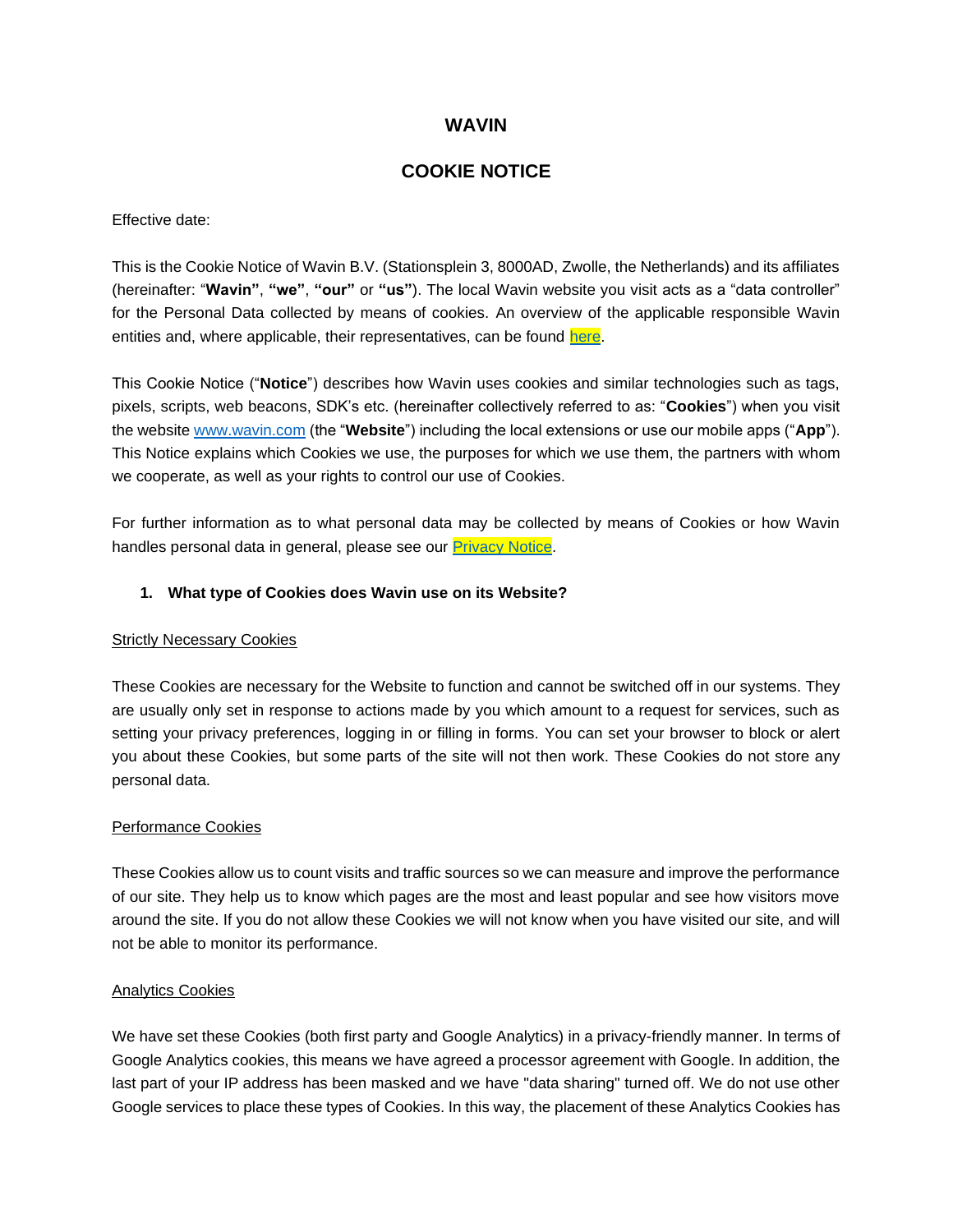little to no consequences for the privacy of you as a Website visitor. As a result, in certain jurisdictions it may not be required to give consent for the placement of these Analytics Cookies. However, you can always revoke your consent by disabling them. Through these Analytics Cookies we analyse where and when errors occur on the Website, for example. These Cookies are therefore crucial to optimize the Website.

### Targeting & Social Media Cookies

Targeting Cookies allow us to make your user experience more personal and to recommend certain products or services. We do this, among other things, based on your behavior on the site across the various devices you use. Furthermore, these cookies collect information to tailor advertising to your interest. Targeting Cookies can be set by us or by our advertising partners. They may be used to build a profile of your interests and show you relevant ads on our sites or on other sites. If you do not allow these Cookies, you will experience less targeted advertising. Social Media cookies offer the possibility to connect you to your social networks (Facebook, Twitter, Instagram, Youtube and LinkedIn) and share content from our site through social media. In addition, if you consent, these social media also track your behavior on our sites and apps so they can show you more targeted ads and content on their platform.

# **2. [Overview of Cookies placed on the Website](https://www.wavin.com/en-gb/privacy-and-cookie-statement/cookielist-table)**

## **3. How can I manage cookies?**

You can either use the Wavin Cookie Preference Centre <br />  $\lambda$ utton id="ot-sdk-btn" class="otsdk-show-settings">Cookie Settings</button>

or the browser on your device.

## *Use of the Wavin Cookie Preference Center*

We provide a Cookie Preference Center which allows you to easily manage or opt-out to the use of all Cookies (except for the strictly necessary ones). A direct link to the Cookie preference center can be found in the footer of the Website.

### *Your Browser settings*

More information with regard to withdrawal or modification or your consent, activation, deactivation and deletion of Cookies can be found in the instructions via the help-functionality of your web browser. Please note that if you set your browser to disable Cookies, the Website might not work properly and some services or some of the Website's functionalities may not be available or work smoothly, and you could be required to modify or manually fill in some information or preferences each time you visit the Website.